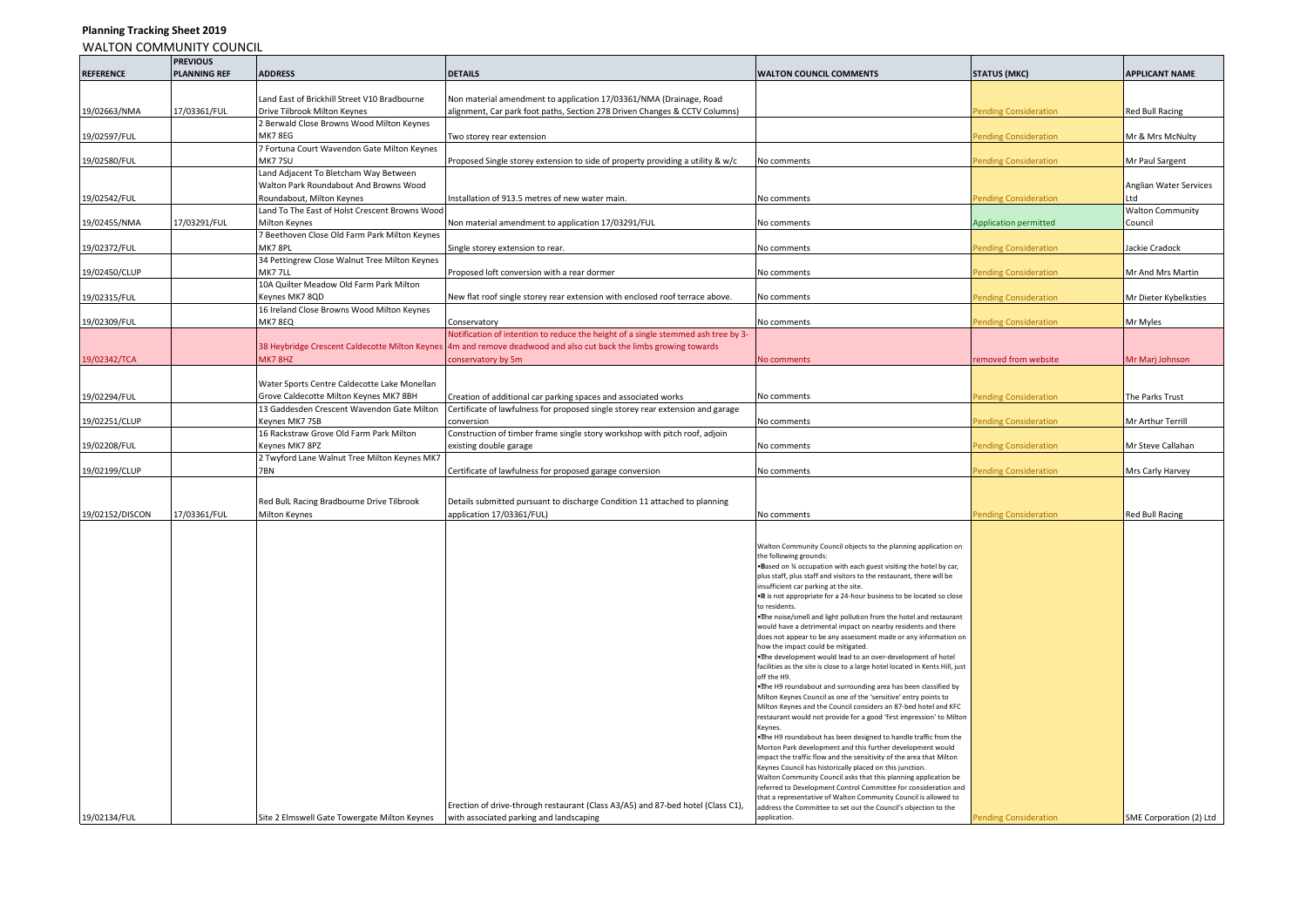## WALTON COMMUNITY COUNCIL **REFERENCE PREVIOUS PLANNING REF ADDRESS DETAILS WALTON COUNCIL COMMENTS STATUS (MKC) APPLICANT NAME** 19/02066/DISCON 17/03361/FUL Land East of Brickhill Street V10 Bradbourne Drive Tilbrook Milton Keynes Details submitted pursuant to discharge of conditions 8 (landscaping) and 9 (trees) attached to planning permission 17/03361/FUL. The Council has no objection to the application but wishes to be advised from Milton Keynes Council that the right trees were to be planted for the area. Conditions refused Red Bull Racing 19/01901/FUL 19/01006/FUL 7 Hindhead Knoll Walnut Tree Milton Keynes<br>MK7 7NP Single storey rear, two storey side extension, loft conversion Walton Community Council object to this application on the grounds that The Council still feel that this would be an over development of the plot and would have a visual impact not in keeping with the surrounding area. Application permitted Mr Mr Raman Dhir 19/01741/DISCON 17/03361/FUL Land East of Brickhill Street V10 Bradbourne Drive Tilbrook Milton Keynes Details submitted persuant to discharge conditions 3 (Access) and 12 (Finished floor levels) attached to planning permition 17/03361/FUL No comments Conditions discharged Red Bull Racing 19/01746/FULMMA 18/01280/FUL Land Adjacent 146 Lichfield Down Walnut Tree Milton Keynes MK7 7DN Variation of condition 1 (approved plans) attached to planning permission 18/01280/FUL No comments No comments Application permitted McCarthy & Stone 19/01743/CLUP 5 Cluny Court Wavendon Gate Milton Keynes MK7 7TT Certificate of lawfulness for proposed loft conversion with roof light windows on the front and back elevation number of the state of the comments and the comments and the comments and the Application permitted 19/01688/FUL 15 Shuttleworth Grove Wavendon Gate Milton<br>Kevnes MK7 7RX Replacement roof to existing rear conservatory No comments No comments Application Withdrawn Mrs F Copeland 19/01684/FUL Boatyard Caldecotte Arms Lakeside Grove Walton Park Milton Keynes MK7 8HP Extension of boatyard compound which will require repositioning of the existing fence line; and Inclusion of 1 single gate; and relocation/replacement of planting alongside the new fence line; and addition of a new small area of hardstanding in addition to the existing hardstanding No comments No comments Application permitted Mr James MaCarville 19/01650/CLUP 26 Lichfield Down Walnut Tree Milton Keynes MK7 7BX Certificate of lawfunless for the conversion of the existing loft void with flat roof dormer to rear and roof lights to front & conversion of attached car port No comments Application permitted 19/01628/CLUP 51 Monellan Crescent Caldecotte Milton Keynes MK7 8NA Certificate of lawfulness for the replacement of one 1200mm wide by 2100mm high white uPVC French Door accessing balcony on rear elevation with 2400mm wide by 2100mm high white bi-fold aluminium Door. And. Replacement of one 1200mm wide by 1200mm high white uPVC French Door accessing balcony on rear elevation with 1200mm wide by 2100mm high white aluminium French Door. (Detail of this replacement door to match bi-fold door described above). **Application refused** above). No comments and application refused above). 19/01583/FUL 6 Caldecotte Lake Business Park Caldecotte Lake Drive Caldecotte Milton Keynes MK7 8JT Provision of 88 additional car parking spaces and associated landscaping works. Walton Community Council welcome the improvements to the parking provision at Caldecotte Lake Business Park, but have concerns that the new provision would be taken up by the two new business moving in to the Business park this year and so will not do anything to alleviate the current parking problems at the business park and surrounding houses. Application permitted 19/01539/FUL 9 Protheroe Field Old Farm Park Milton Keynes Single Storey Rear Extension and First Floor Side Extension No comments Application nermitted Application permitted 19/01422/CLUP 48D Isaacson Drive Wavendon Gate Milton Keynes MK7 7DW Certificate of lawfulness for proposed loft conversion and flat roof rear dormer with revised internal layout to allow access to the new upper floor Application permitted and the new upper floor Application permitted 19/01419/DISCON Land At Towergate A Groveway Milton Keynes **MK17 8LU** Discharge of Condition 13(Ecological Mitigation, Biodiversity Enhancement and andscape Management Scheme) attached to application 17/03205/OUT No comments Application Mindrawn 19/01423/FUL 9 Tatling Grove Walnut Tree Milton Keynes MK7 7EG 2001 Rear ground floor extension Notation 2001 Rear and December 2001 Rear and December 2001 Rear and December 2012 Rear and December 2013 Rear and December 2013 Rear and December 2013 Rear and December 2013 Rear and D 19/01382/FUL 4 Home Field Caldecotte Milton Keynes MK7 8HH Proposed single storey rear extension, revised fenestration to rear elevation, replacement windows & internal alterations No comments Application permitted 19/01375/FUL Milton Cottage Milton Road Walton Hall Milton Keynes MK7 6BA Single storey conservatory with a tiled roof positioned to the rear of the property. Lean to style roof with white PVCu frames No comments No comments Application permitted 19/01365/CLUE 12 Shuttleworth Grove Wavendon Gate Milton Certificate of lawfulness for a proposed extension No comments No comments Application permitted

**Planning Tracking Sheet 2019**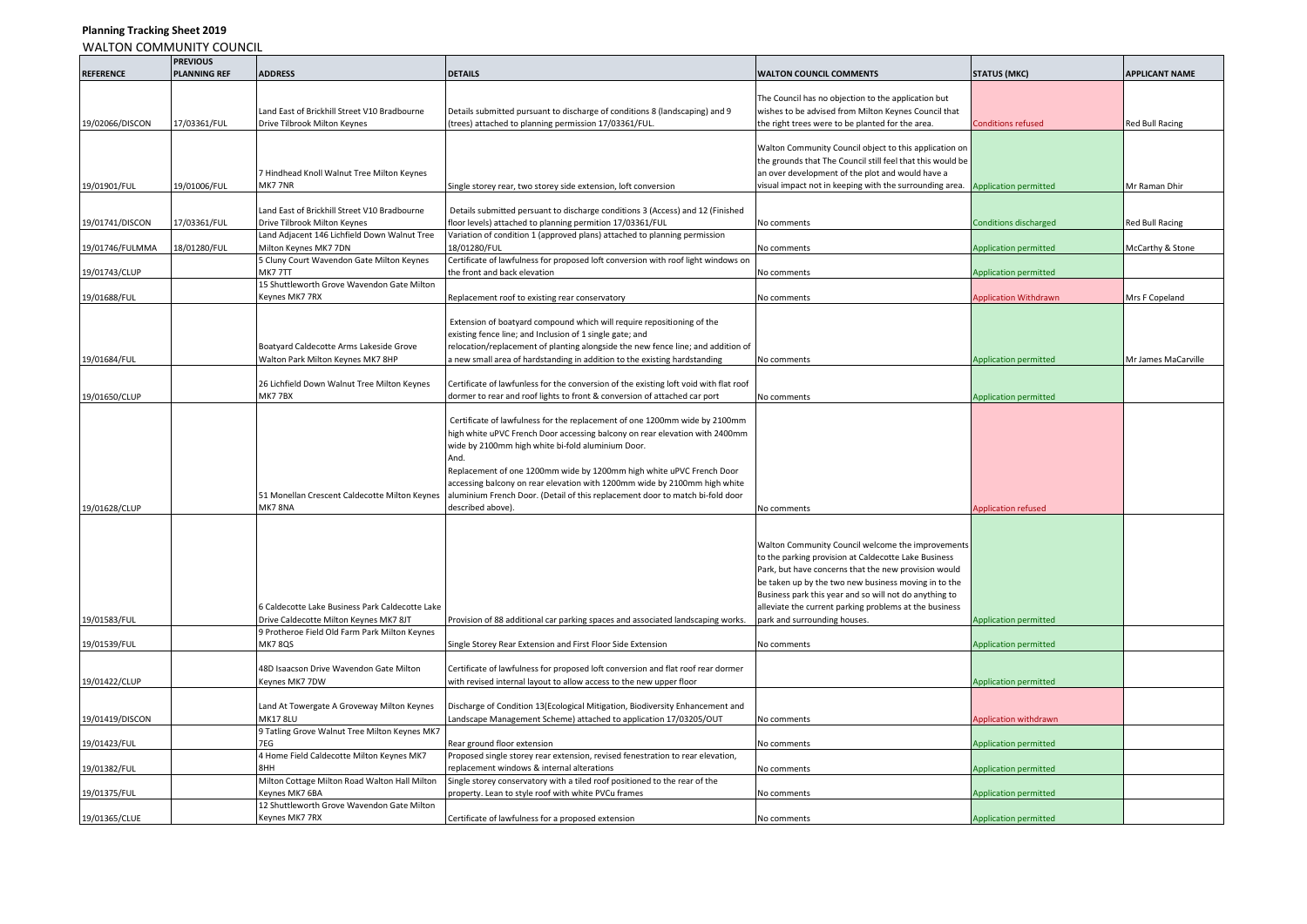|                  | <b>PREVIOUS</b>     |                                                                       |                                                                                                                                                                           |                                                                                                                                       |                              |                       |
|------------------|---------------------|-----------------------------------------------------------------------|---------------------------------------------------------------------------------------------------------------------------------------------------------------------------|---------------------------------------------------------------------------------------------------------------------------------------|------------------------------|-----------------------|
| <b>REFERENCE</b> | <b>PLANNING REF</b> | <b>ADDRESS</b>                                                        | <b>DETAILS</b>                                                                                                                                                            | <b>WALTON COUNCIL COMMENTS</b>                                                                                                        | <b>STATUS (MKC)</b>          | <b>APPLICANT NAME</b> |
|                  |                     | 16 Caldecotte Lane Caldecotte Milton Keynes                           |                                                                                                                                                                           |                                                                                                                                       |                              |                       |
| 19/01344/FUL     |                     | MK7 8AH                                                               | Single Storey Rear Extension                                                                                                                                              | No comments                                                                                                                           | <b>Application permitted</b> |                       |
|                  |                     |                                                                       |                                                                                                                                                                           |                                                                                                                                       |                              |                       |
|                  |                     |                                                                       |                                                                                                                                                                           |                                                                                                                                       |                              |                       |
|                  |                     |                                                                       |                                                                                                                                                                           |                                                                                                                                       |                              |                       |
|                  |                     |                                                                       |                                                                                                                                                                           |                                                                                                                                       |                              |                       |
|                  |                     |                                                                       |                                                                                                                                                                           |                                                                                                                                       |                              |                       |
|                  |                     |                                                                       |                                                                                                                                                                           | Walton Community Council objects to this application.<br>The Council believe that the application goes against Walton                 |                              |                       |
|                  |                     |                                                                       |                                                                                                                                                                           | Neighbourhood Plan Policy WNP 3 in a number of ways.                                                                                  |                              |                       |
|                  |                     |                                                                       |                                                                                                                                                                           | There is no provision for the redway to be extended on to the site                                                                    |                              |                       |
|                  |                     |                                                                       |                                                                                                                                                                           | and beyond to the SLA, and the application does not provide for a<br>suitable crossing on Ortensia Drive to enable safe access to the |                              |                       |
|                  |                     |                                                                       |                                                                                                                                                                           | existing redway network. Both of which are stated in policy WNP3.                                                                     |                              |                       |
|                  |                     |                                                                       |                                                                                                                                                                           | The second crossing of Ortensia Drive from the north west corner of                                                                   |                              |                       |
|                  |                     |                                                                       |                                                                                                                                                                           | the site that was in the master plan has been entirely removed. In                                                                    |                              |                       |
|                  |                     |                                                                       |                                                                                                                                                                           | the report from the Highways Officer on the outline planning<br>application (15/02337/OUT) it states 'while the pedestrian crossing   |                              |                       |
|                  |                     |                                                                       |                                                                                                                                                                           | is welcomed I would wish to see the crossing of Ortensia Drive being                                                                  |                              |                       |
|                  |                     |                                                                       |                                                                                                                                                                           | capable of accommodating cyclists and therefore ask that the                                                                          |                              |                       |
|                  |                     |                                                                       |                                                                                                                                                                           | applicant revises his plans to show a redway crossing point of<br>Ortensia Drive. The redway should then be taken into the proposed   |                              |                       |
|                  |                     |                                                                       |                                                                                                                                                                           | development and merged into the trafficked access road by a                                                                           |                              |                       |
|                  |                     |                                                                       |                                                                                                                                                                           | suitable arrangement. This can be dealt with under any reserved                                                                       |                              |                       |
|                  |                     |                                                                       |                                                                                                                                                                           | matters planning application'. It is not in this application.<br>The application does not show any provision for a Local Equipped     |                              |                       |
|                  |                     |                                                                       |                                                                                                                                                                           | Area of Play (LEAP) on this phase of the site. The Walton                                                                             |                              |                       |
|                  |                     | Land North And West of Wavendon Business                              | Reserved matters application following 15/02337/OUT for internal access,                                                                                                  | Neighbourhood Plan states that a LEAP is to be provided, upgraded                                                                     |                              |                       |
| 19/01357/REM     |                     | Park Ortensia Drive Wavendon Gate Milton<br>Keynes                    | appearance, landscaping, layout, and scale for Phase One (west side) comprising<br>79 residential units.                                                                  | to a NEAP (Neighbourhood Play Area) if no NEAP is provided for in<br>other plans for the sites that form the Wavendon Triangle.       | <b>Application permitted</b> |                       |
|                  |                     | Land East of Brickhill Street V10 Bradbourne                          | Details submitted pursuant discharge of condition 7( drainage) attached to                                                                                                |                                                                                                                                       |                              |                       |
| 19/01302/DISCON  |                     | Drive Tilbrook Milton Keynes                                          | planning permission 17/03361/FUL.                                                                                                                                         | No comments                                                                                                                           | <b>Conditions discharged</b> |                       |
|                  |                     | 24 Boyce Crescent Old Farm Park Milton Keynes                         |                                                                                                                                                                           |                                                                                                                                       |                              |                       |
| 19/01271/CLUP    |                     | MK78PF                                                                | Certificate of lawfulness for a single storey rear extension                                                                                                              | No comments                                                                                                                           | <b>Application permitted</b> |                       |
|                  |                     |                                                                       |                                                                                                                                                                           |                                                                                                                                       |                              |                       |
|                  |                     |                                                                       | Addition of two new windows (1200mm uPVC casement windows with one side                                                                                                   |                                                                                                                                       |                              |                       |
|                  |                     | 3 Bradbourne Drive Tilbrook Milton Keynes MK7                         | opening) to the first floor of warehouse area at the rear of the building, these not                                                                                      |                                                                                                                                       |                              |                       |
| 19/01270/FUL     |                     | 8AJ                                                                   | being visible from the road and overlooking the loading yard.                                                                                                             | No comments                                                                                                                           | <b>Application permitted</b> |                       |
|                  |                     |                                                                       | Certificate of lawfulness for demolition of existing conservatory 9m2 and                                                                                                 |                                                                                                                                       |                              |                       |
|                  |                     |                                                                       | construction of new conservatory 23m2 to detached dwelling, not exceeding 4m                                                                                              |                                                                                                                                       |                              |                       |
|                  |                     |                                                                       | from house or 4m height to eaves or within 2m of boundary. Construction to rear                                                                                           |                                                                                                                                       |                              |                       |
| 19/01230/CLUE    |                     | 6 Rossini Place Old Farm Park Milton Keynes<br>MK78EZ                 | of house and does not extend beyond side elevation of house. Work completed<br>09/02/19.                                                                                  | No comments                                                                                                                           | <b>Application permitted</b> |                       |
|                  |                     |                                                                       | Non material amendment to application 19/00172/FUL for the installation of an                                                                                             |                                                                                                                                       |                              |                       |
|                  |                     | Telecommunication Mast Fastbolt Distributors                          | alternative mast design which would be lower in height and smaller in width                                                                                               |                                                                                                                                       |                              |                       |
| 19/01226/NMA     |                     | Uk Ltd Sherbourne Drive Tilbrook Milton Keynes                        | (25m instead of 30m)                                                                                                                                                      |                                                                                                                                       | <b>Application permitted</b> |                       |
|                  |                     | 1B Chase Avenue Walton Park Milton Keynes                             |                                                                                                                                                                           |                                                                                                                                       |                              |                       |
| 19/01162/FUL     |                     | MK7 7HG                                                               | Construction of boundary wall around applicants property.                                                                                                                 | No comments                                                                                                                           | Application permitted        |                       |
|                  |                     | 6 Twyford Lane Walnut Tree Milton Keynes MK7                          | Proposed Change of Use - (reinstatement of former use -Domestic Garage) with                                                                                              |                                                                                                                                       |                              |                       |
| 19/01152/FUL     |                     | 7BN                                                                   | Associated Internal and External Works.                                                                                                                                   | No comments                                                                                                                           | <b>Application permitted</b> |                       |
|                  |                     | 3 Home Field Caldecotte Milton Keynes MK7                             | Certificate of lawfulness for the demolition of existing conservatory and                                                                                                 |                                                                                                                                       |                              |                       |
| 19/01125/CLUP    |                     | 8HH                                                                   | construction of single story rear extension                                                                                                                               |                                                                                                                                       | <b>Application permitted</b> |                       |
|                  |                     | 34 Parsley Close Walnut Tree Milton Keynes MK7                        |                                                                                                                                                                           |                                                                                                                                       |                              |                       |
| 19/01112/FUL     |                     | 7DA                                                                   | Proposed two storey side extension over the existing garage.                                                                                                              | Objection - Not enough parking                                                                                                        | <b>Application permitted</b> |                       |
|                  |                     |                                                                       |                                                                                                                                                                           |                                                                                                                                       |                              |                       |
|                  |                     |                                                                       | Details submitted pursuant to the discharge of conditions 5 (hard and soft                                                                                                |                                                                                                                                       |                              |                       |
| 19/01037/DISCON  | 18/01280/FUL        | Land Adjacent 146 Lichfield Down Walnut Tree<br>Milton Keynes MK7 7DN | landscaping); 6 (boundary treatment); 12 (external lighting) and 14 (biodiversity<br>enhancement and management) attached to planning permission 18/01280/FUL No comments |                                                                                                                                       |                              |                       |
|                  |                     |                                                                       |                                                                                                                                                                           |                                                                                                                                       | <b>Split Decision</b>        |                       |

**Planning Tracking Sheet 2019**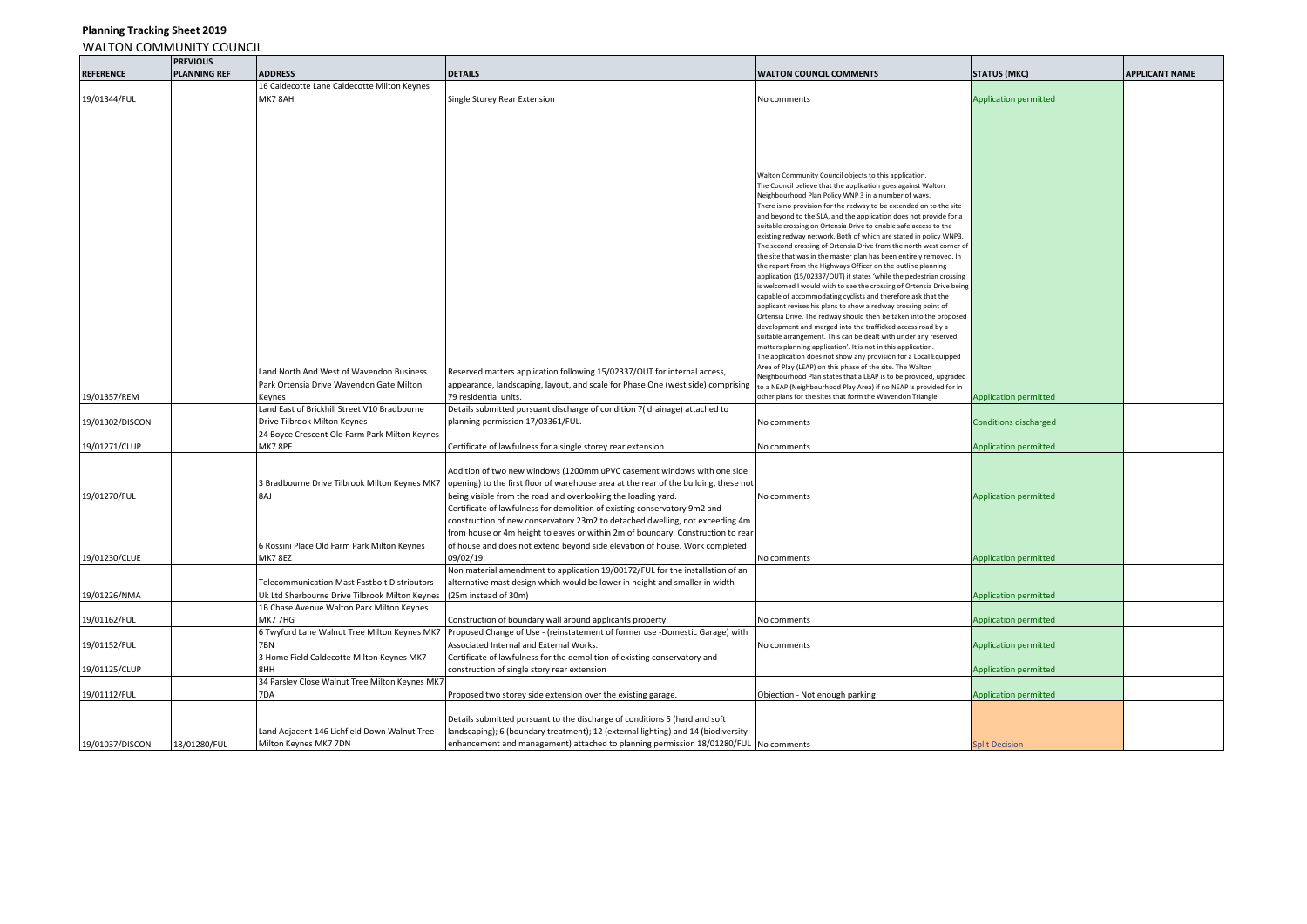|                  | <b>PREVIOUS</b>     |                                                 |                                                                                 |                                                         |                              |                       |
|------------------|---------------------|-------------------------------------------------|---------------------------------------------------------------------------------|---------------------------------------------------------|------------------------------|-----------------------|
| <b>REFERENCE</b> | <b>PLANNING REF</b> | <b>ADDRESS</b>                                  | <b>DETAILS</b>                                                                  | <b>WALTON COUNCIL COMMENTS</b>                          | <b>STATUS (MKC)</b>          | <b>APPLICANT NAME</b> |
|                  |                     |                                                 |                                                                                 |                                                         |                              |                       |
|                  |                     |                                                 |                                                                                 |                                                         |                              |                       |
|                  |                     |                                                 |                                                                                 |                                                         |                              |                       |
|                  |                     |                                                 |                                                                                 | Walton Community Council objects to this application.   |                              |                       |
|                  |                     |                                                 |                                                                                 | The Council feel that this would be an over             |                              |                       |
|                  |                     |                                                 |                                                                                 | development of the plot and would have a visual impact  |                              |                       |
|                  |                     |                                                 |                                                                                 | not in keeping with the surrounding area. The number    |                              |                       |
|                  |                     |                                                 |                                                                                 | of bedrooms has the potential to create the need        |                              |                       |
|                  |                     |                                                 |                                                                                 | another parking space.                                  |                              |                       |
|                  |                     |                                                 |                                                                                 |                                                         |                              |                       |
|                  |                     |                                                 |                                                                                 | The proposed new access would fundamentally alter       |                              |                       |
|                  |                     |                                                 |                                                                                 | the style of entrances on the street and result in the  |                              |                       |
|                  |                     |                                                 |                                                                                 | unneccesary removal of the verge and taking down of     |                              |                       |
|                  |                     |                                                 |                                                                                 | four trees. The access would also have safety           |                              |                       |
|                  |                     |                                                 |                                                                                 | implications for pedestrians.                           |                              |                       |
|                  |                     |                                                 |                                                                                 | Walton Community Council request that this application  |                              |                       |
|                  |                     |                                                 |                                                                                 | be referred to DCC. Walton Community Council still      |                              |                       |
|                  |                     |                                                 |                                                                                 | object to this application on the grounds that The      |                              |                       |
|                  |                     |                                                 |                                                                                 | Council still feel that this would be an over           |                              |                       |
|                  |                     |                                                 |                                                                                 | development of the plot and would have a visual impact  |                              |                       |
|                  |                     |                                                 |                                                                                 | not in keeping with the surrounding area. The revised   |                              |                       |
|                  |                     |                                                 |                                                                                 | drawing also shows 3 parking spaces, rather than the 6  |                              |                       |
|                  |                     |                                                 |                                                                                 |                                                         |                              |                       |
|                  |                     | 7 Hindhead Knoll Walnut Tree Milton Keynes      | Single-storey rear and two-storey side extensions; loft conversion; new vehicle | on the original drawing, which the Council already felt |                              |                       |
| 19/01006/FUL     |                     | MK7 7NR                                         | crossover                                                                       | would be insufficient.                                  | <b>Application permitted</b> | Mr Rhaman Dhir        |
|                  |                     |                                                 |                                                                                 |                                                         |                              |                       |
|                  |                     |                                                 | Removal of an existing 15.0m monopole and installation of a 17.5m monopole,     |                                                         |                              |                       |
| 19/00957/FUL     |                     | Land At Kingston Roundabout Milton Keynes       | supporting 6 antenna, together with ancillary development thereto               | No comments                                             | <b>Application permitted</b> |                       |
|                  |                     |                                                 |                                                                                 | Walton Community Council object to this application on  |                              |                       |
|                  |                     |                                                 |                                                                                 | the following grounds -                                 |                              |                       |
|                  |                     |                                                 |                                                                                 | Doubling the size of the property on the plot is an     |                              |                       |
|                  |                     |                                                 |                                                                                 | overdevelopment of the plot.                            |                              |                       |
|                  |                     |                                                 |                                                                                 | The new property would substantially impact on the      |                              |                       |
|                  |                     |                                                 |                                                                                 | light of neighbouring no. 6 Quilter Meadow.             |                              |                       |
|                  |                     |                                                 |                                                                                 | The new property would impact negatively on the Level   |                              |                       |
|                  |                     |                                                 |                                                                                 | 2 flood zone in the area.                               |                              |                       |
|                  |                     | 7 Quilter Meadow Old Farm Park Milton Keynes    |                                                                                 | We would ask that this application is referred to the   |                              |                       |
|                  |                     | MK78QD                                          |                                                                                 | development control committee.                          |                              |                       |
| 19/00876/FUL     |                     |                                                 | <b>Replacement Dwelling</b>                                                     |                                                         | Application refused          |                       |
|                  |                     | 7 Denison Court Wavendon Gate Milton Keynes     |                                                                                 |                                                         |                              |                       |
| 19/00863/TPO     |                     | MK7 7JF                                         | Notification of intention to reduce an Oak                                      | No comments                                             | <b>Application permitted</b> |                       |
|                  |                     | 10A Quilter Meadow Old Farm Park Milton         |                                                                                 |                                                         |                              |                       |
| 19/00865/FUL     |                     | Keynes MK7 8QD                                  | New single-storey rear extension with roof terrace above                        | No comments                                             | Application refused          |                       |
|                  |                     | 79 Khasiaberry Walnut Tree Milton Keynes MK7    |                                                                                 |                                                         |                              |                       |
| 19/00847/FUL     |                     | 7DS                                             | Single-storey rear extension                                                    | No comments                                             | <b>Application permitted</b> |                       |
|                  |                     | 2 Cranberry Close Walnut Tree Milton Keynes     | Certificate of lawfulness for the Loft Conversion with Box Dormer to Rear and 2 |                                                         |                              |                       |
| 19/00842/CLUP    |                     | MK77EP                                          | Velux Roof Lights to Front Elevation                                            |                                                         | <b>Application permitted</b> |                       |
|                  |                     |                                                 |                                                                                 |                                                         |                              |                       |
|                  |                     | 4 Caldecotte Lake Business Park Caldecotte Lake | Installation of a grey GRP generator switchboard enclosure to the Western side  |                                                         |                              |                       |
| 19/00814/FUL     |                     | Drive Caldecotte Milton Keynes MK7 8LE          | of the building                                                                 | No comments                                             | <b>Application permitted</b> |                       |
|                  |                     |                                                 |                                                                                 |                                                         |                              |                       |
|                  |                     |                                                 | Two-storey extension adjacent to existing double garage providing additional    |                                                         |                              |                       |
|                  |                     | 2 Quilter Meadow Old Farm Park Milton Keynes    | garage space; internal modifications to increase bedroom size at first floor;   |                                                         |                              |                       |
|                  |                     |                                                 |                                                                                 |                                                         |                              |                       |
| 19/00805/FUL     |                     | <b>MK7 8QD</b>                                  | replacement of existing Western boundary fence with brick wall                  | No comments                                             | Application refused          |                       |
|                  |                     | 35 Pettingrew Close Walnut Tree Milton Keynes   |                                                                                 |                                                         |                              |                       |
| 19/00665/CLUP    |                     | MK77LL                                          | Certificate of lawfulness for proposed single storey rear extension             | No comments                                             | <b>Application permitted</b> |                       |
|                  |                     | 13 Cook Close Walton Park Milton Keynes MK7     |                                                                                 |                                                         |                              |                       |
| 19/00626/FUL     |                     | 7JA                                             | Erection of a part single part two storey extension                             | No comments                                             | <b>Application permitted</b> |                       |
|                  |                     |                                                 |                                                                                 |                                                         |                              |                       |
|                  |                     |                                                 |                                                                                 | Walton Community Council object to this application     |                              |                       |
|                  |                     |                                                 |                                                                                 | because the plans will remove 2 of the 3 available      |                              |                       |
|                  |                     | 78 Dunchurch Dale Walnut Tree Milton Keynes     |                                                                                 | parking spaces at the property in an area where on      |                              |                       |
| 19/00564/FUL     |                     | MK77BU                                          | Single storey front extension                                                   | street parking is already an issue.                     | <b>Application permitted</b> |                       |
|                  |                     |                                                 |                                                                                 |                                                         |                              |                       |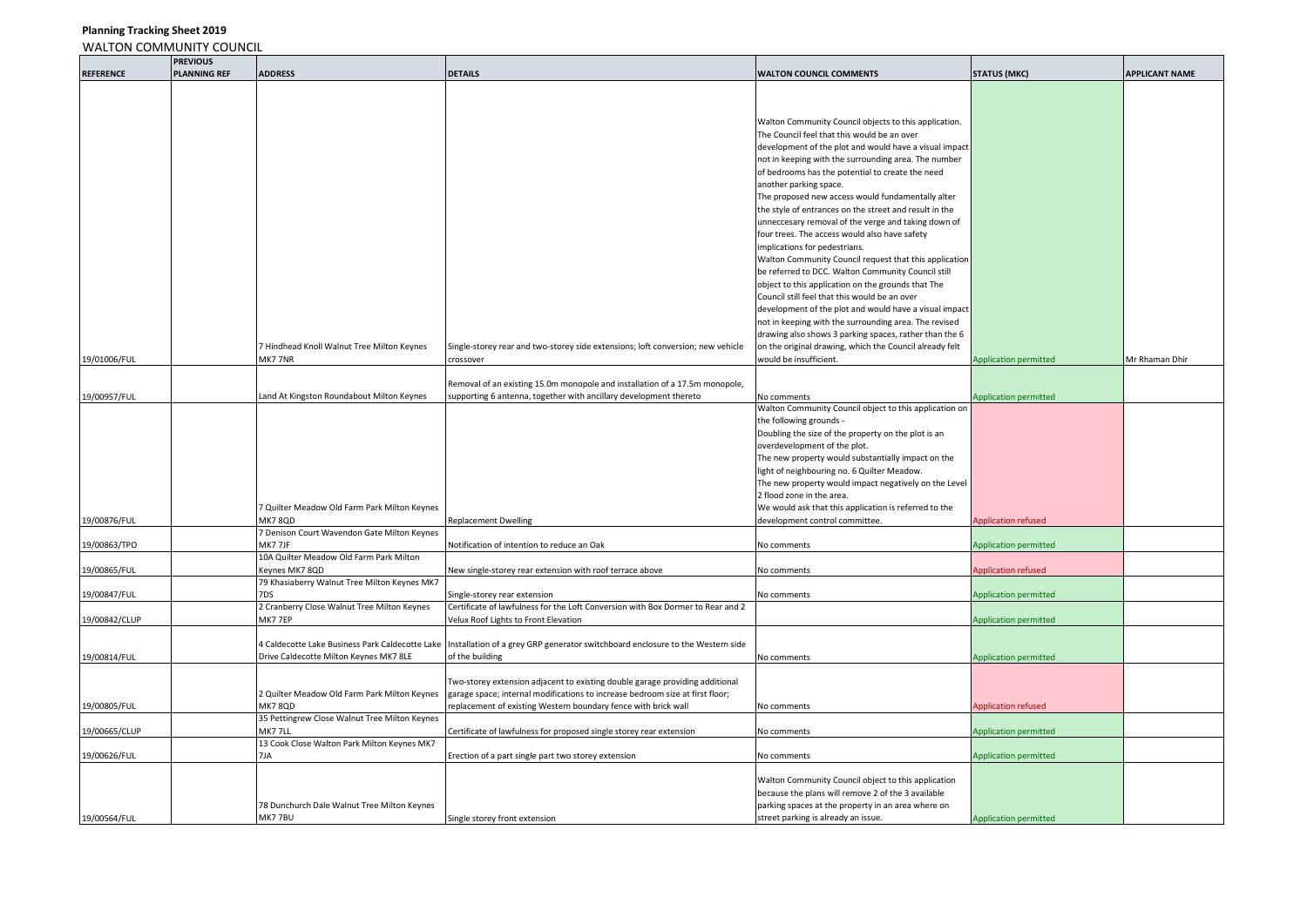| <b>REFERENCE</b> | <b>PREVIOUS</b><br><b>PLANNING REF</b> | <b>ADDRESS</b>                                                             | <b>DETAILS</b>                                                                   | <b>WALTON COUNCIL COMMENTS</b>                                                                                             | <b>STATUS (MKC)</b>          | <b>APPLICANT NAME</b> |
|------------------|----------------------------------------|----------------------------------------------------------------------------|----------------------------------------------------------------------------------|----------------------------------------------------------------------------------------------------------------------------|------------------------------|-----------------------|
|                  |                                        | 14 Lavender Grove Walnut Tree Milton Keynes                                | Single storey rear extension and relocation of fence along Southern boundary     |                                                                                                                            |                              |                       |
| 19/00554/FUL     |                                        | MK77DB                                                                     | with 2 metre tall panel fence                                                    | No comments                                                                                                                | <b>Application permitted</b> |                       |
|                  |                                        |                                                                            |                                                                                  |                                                                                                                            |                              |                       |
|                  |                                        |                                                                            |                                                                                  |                                                                                                                            |                              |                       |
|                  |                                        |                                                                            |                                                                                  | Walton Community Council do not object to the application                                                                  |                              |                       |
|                  |                                        |                                                                            |                                                                                  | but would like to make the following requests.                                                                             |                              |                       |
|                  |                                        |                                                                            |                                                                                  | Page 10 of the Construction Environmental Management                                                                       |                              |                       |
|                  |                                        |                                                                            |                                                                                  | Plan talks about parking, and states that 'contractors will be                                                             |                              |                       |
|                  |                                        |                                                                            |                                                                                  | encouraged to park sensibly within the surrounding area'.                                                                  |                              |                       |
|                  |                                        |                                                                            |                                                                                  | Given that the area is next door to a school and the parking                                                               |                              |                       |
|                  |                                        |                                                                            |                                                                                  | spaces are likely to be full at most times, the Council would                                                              |                              |                       |
|                  |                                        |                                                                            |                                                                                  | request that a condition is applied that will stop contractors                                                             |                              |                       |
|                  |                                        |                                                                            |                                                                                  | from parking on the surrounding verges, on Hindhead Knoll,                                                                 |                              |                       |
|                  |                                        |                                                                            |                                                                                  | Lichfield Down and other surrounding streets. Verge parking                                                                |                              |                       |
|                  |                                        |                                                                            |                                                                                  | and the damage caused by it is one of the most important                                                                   |                              |                       |
|                  |                                        |                                                                            |                                                                                  | issues in the community so the Council would ask that this                                                                 |                              |                       |
|                  |                                        |                                                                            |                                                                                  | development does not make the problems worse.                                                                              |                              |                       |
|                  |                                        |                                                                            |                                                                                  | With regards to site access the Management plan states that                                                                |                              |                       |
|                  |                                        |                                                                            |                                                                                  | access routes to the site will keep site traffic on major roads.                                                           |                              |                       |
|                  |                                        |                                                                            |                                                                                  | The Council requests that all site traffic enter and exit the                                                              |                              |                       |
|                  |                                        |                                                                            |                                                                                  | estate from the northbound carriageway of the V11                                                                          |                              |                       |
|                  |                                        |                                                                            |                                                                                  | (Tongwell Street) as this is the shortest route to the site on                                                             |                              |                       |
|                  |                                        |                                                                            |                                                                                  | the estate and avoids passing directly past any schools. The<br>Council feel that all other routes to the site through the |                              |                       |
|                  |                                        |                                                                            |                                                                                  | estate would be unsuitable due to the size of the roads and                                                                |                              |                       |
|                  |                                        |                                                                            | Details submitted pursuant to the discharge of conditions 3 (estate roads and    | the on street parking.                                                                                                     |                              |                       |
|                  |                                        |                                                                            | footways); 4 (finished floor levels); 5 (hard and soft landscaping); 6 (boundary | The Council would also ask that special attention is payed to                                                              |                              |                       |
|                  |                                        |                                                                            | reatments); 7 (ground conditions); 8 (foul and surface water drainage) and 9     | the monitoring of the state of the roads, and also to any                                                                  |                              |                       |
|                  |                                        | Land Adjacent 146 Lichfield Down Walnut Tree                               | construction environmental management plan) attached to planning permission      | damage caused to the 'raised crossings' on the surrounding                                                                 |                              |                       |
| 19/00533/DISCON  | 18/01280/FUL                           | Milton Keynes MK7 7DN                                                      | 18/01280/FUL                                                                     | roads.                                                                                                                     | <b>Split Decision</b>        |                       |
|                  |                                        | 20 Hockliffe Brae Walnut Tree Milton Keynes                                | Certificate of lawfulness for the proposed conversion of a double garage into a  |                                                                                                                            |                              |                       |
| 19/00800/CLUP    |                                        | <b>MK77BQ</b>                                                              | neditation and restorative room.                                                 | No comments                                                                                                                | pplication refused           |                       |
|                  |                                        | 48D Isaacson Drive Wavendon Gate Milton                                    |                                                                                  |                                                                                                                            |                              |                       |
| 19/00507/FUL     |                                        | Keynes MK7 7DW                                                             | Retrospective) single storey rear conservatory                                   | No comments                                                                                                                | <b>Application permitted</b> |                       |
|                  |                                        | 1 Groundsel Close Walnut Tree Milton Keynes                                |                                                                                  |                                                                                                                            |                              |                       |
| 19/00458/FUL     |                                        | MK77NT                                                                     | Retrospective application for loft conversion                                    | No comments                                                                                                                | Application refused          |                       |
|                  |                                        |                                                                            |                                                                                  |                                                                                                                            |                              |                       |
|                  |                                        |                                                                            | Prior notification for a proposed single storey rear extension measuring 3.6     |                                                                                                                            |                              |                       |
|                  |                                        | 41 Bernstein Close Browns Wood Milton Keynes                               | metres from the rear wall of the existing dwelling with a maximum ridge height   |                                                                                                                            |                              |                       |
| 19/00424/PNHSE   |                                        | MK7 8EH                                                                    | of 2.9 metres and maximum eaves height of 2.1 metres                             |                                                                                                                            | Prior approval not required  |                       |
|                  |                                        | 5 Gable Thorne Wavendon Gate Milton Keynes                                 |                                                                                  |                                                                                                                            |                              |                       |
| 19/00397/FUL     |                                        | MK77RT                                                                     | Single storey front, side extensions, double garage with first floor             |                                                                                                                            | <b>Application permitted</b> |                       |
|                  |                                        | Unit 2 And 3 Java Park Bradbourne Drive Tilbrook                           |                                                                                  |                                                                                                                            |                              |                       |
| 19/00276/FUL     |                                        | Milton Keynes MK7 8AT                                                      | nstallation of two liquid nitrogen tanks                                         | No comments                                                                                                                | <b>Application permitted</b> |                       |
|                  |                                        | Pomander Crescent Walnut Tree Milton Keynes                                | Notificaton of intention to carry out work on various trees on the whole estate  |                                                                                                                            |                              |                       |
| 19/00452/TCA     |                                        | <b>MK77NJ</b>                                                              | Year 2 only)                                                                     |                                                                                                                            | Application withdrawn        |                       |
|                  |                                        |                                                                            |                                                                                  | <b>No comments</b>                                                                                                         |                              |                       |
|                  |                                        |                                                                            |                                                                                  |                                                                                                                            |                              |                       |
|                  |                                        | St Michaels Church Open University Church Lane                             |                                                                                  |                                                                                                                            |                              |                       |
| 19/00245/LBC     |                                        | Walton Hall Milton Keynes MK7 6BB                                          | Listed building consent stonework repairs to church tower                        | No comments                                                                                                                | <b>Application permitted</b> |                       |
|                  |                                        |                                                                            | Outline application (all matters reserved other than access) for the development |                                                                                                                            |                              |                       |
|                  |                                        |                                                                            | of a new roundabout and up to 174 residential dwellings and ancillary features   |                                                                                                                            |                              |                       |
|                  |                                        | Land To West of Walton Manor Brickhill Street                              | including outdoor community event space and a unit for flexible retail use (A1-  |                                                                                                                            |                              |                       |
| 19/00218/OUT     |                                        | H9 To H10 Milton Keynes                                                    | A5)                                                                              |                                                                                                                            | ending Consideration         |                       |
|                  |                                        |                                                                            | Replacement of existing 20m high mast and five equipment cabinets with           |                                                                                                                            |                              |                       |
|                  |                                        |                                                                            | proposed 30m high mast supporting twelve antennas and two 600mm diameter         |                                                                                                                            |                              |                       |
|                  |                                        | <b>Telecommunication Mast Fastbolt Distributors</b>                        | dishes; and eleven equipment cabinets within extended compound; plus             |                                                                                                                            |                              |                       |
| 19/00172/FUL     |                                        | Uk Ltd Sherbourne Drive Tilbrook Milton Keynes                             | ancillary works                                                                  | No comments                                                                                                                | <b>Application permitted</b> |                       |
|                  |                                        |                                                                            |                                                                                  |                                                                                                                            |                              |                       |
| 19/00122/FUL     |                                        | 35 Norden Mead Walton Milton Keynes MK7 7FE Two storey side/rear extension |                                                                                  | No comments                                                                                                                | <b>Application permitted</b> |                       |
|                  |                                        |                                                                            |                                                                                  |                                                                                                                            |                              |                       |

## **Planning Tracking Sheet 2019** WALTON COMMUNITY COUNCIL